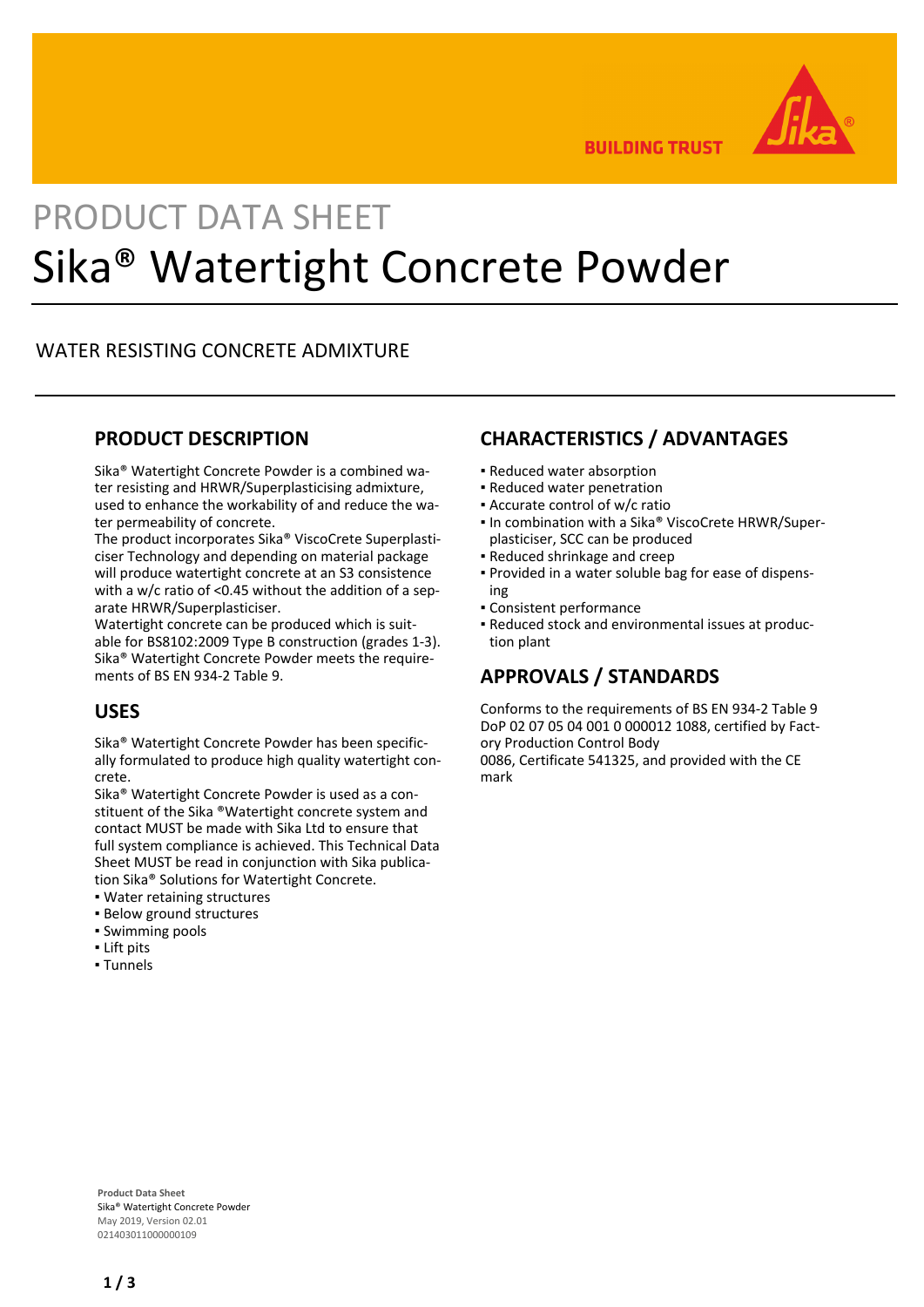# **PRODUCT INFORMATION**

| <b>Chemical Base</b>              | Combination Fatty Acid and Polycarboxylate                                                                                                                                                                                                                                                                                                                                                                                                                                                                                                                                                                                                                                                                                                                                                                                                                                                                                                                                                                                |
|-----------------------------------|---------------------------------------------------------------------------------------------------------------------------------------------------------------------------------------------------------------------------------------------------------------------------------------------------------------------------------------------------------------------------------------------------------------------------------------------------------------------------------------------------------------------------------------------------------------------------------------------------------------------------------------------------------------------------------------------------------------------------------------------------------------------------------------------------------------------------------------------------------------------------------------------------------------------------------------------------------------------------------------------------------------------------|
| <b>Packaging</b>                  | 6 x 1.75KG bags (1 pack)                                                                                                                                                                                                                                                                                                                                                                                                                                                                                                                                                                                                                                                                                                                                                                                                                                                                                                                                                                                                  |
| Appearance / Colour               | White powder                                                                                                                                                                                                                                                                                                                                                                                                                                                                                                                                                                                                                                                                                                                                                                                                                                                                                                                                                                                                              |
| <b>Shelf Life</b>                 | 12 months from date of production if stored in unopened and undamaged<br>original sealed containers.                                                                                                                                                                                                                                                                                                                                                                                                                                                                                                                                                                                                                                                                                                                                                                                                                                                                                                                      |
| <b>Storage Conditions</b>         | Protect from moisture, store at temperatures between +5°C and +25°C.                                                                                                                                                                                                                                                                                                                                                                                                                                                                                                                                                                                                                                                                                                                                                                                                                                                                                                                                                      |
| <b>Bulk Density</b>               | 0.50 kg/litre                                                                                                                                                                                                                                                                                                                                                                                                                                                                                                                                                                                                                                                                                                                                                                                                                                                                                                                                                                                                             |
| <b>Total Chloride Ion Content</b> | <0.1%w/w (chloride free)                                                                                                                                                                                                                                                                                                                                                                                                                                                                                                                                                                                                                                                                                                                                                                                                                                                                                                                                                                                                  |
| <b>Equivalent Sodium Oxide</b>    | < 0.4% w/w                                                                                                                                                                                                                                                                                                                                                                                                                                                                                                                                                                                                                                                                                                                                                                                                                                                                                                                                                                                                                |
| Compatibility                     | Sika <sup>®</sup> Admixtures:<br>• Compatible with all Sika®ViscoCrete HRWR/Superplasticiser<br>. Other product compatibility information available on request<br>Cements:<br>• All cement combinations<br>If used in combination with a Sika® ViscoCrete HRWR/Superplasticiser in<br>the construction of a watertight environment contact MUST be made with<br>Sika Ltd                                                                                                                                                                                                                                                                                                                                                                                                                                                                                                                                                                                                                                                  |
| <b>Dispensing</b>                 | . Forced action and truck mixers should be free from all contaminants pri-<br>or to the batching of concrete containing Sika® Watertight Concrete<br>Powder.<br>• Sika® Watertight Concrete Powder should be added to the mixer at the<br>recommended dose (1 bag per m3) prior to the batching of concrete.<br>. Batched concrete mix constituents should be subsequently batched on to<br>the Sika® Watertight Concrete Powder in accordance with Sika® mix<br>design recommendations.<br>• Additional mixing water should then be dispensed to bring the concrete<br>to the desired consistence.<br>. On completion of the batching procedure the concrete load should be<br>mixed in the truck mixer/agitator on full revolutions for a minimum of 5<br>minutes to ensure that the optimum consistence has been achieved.<br>. The w/c ratio and consistence control remains the responsibility of the<br>concrete producer. Laboratory trials are recommended to evaluate and<br>confirm the actual water reduction. |
| <b>Restrictions</b>               | In the event of part loads <1.0m3 it is recommended that a 1m3 dose of<br>Sika <sup>®</sup> Watertight Concrete Powder is used                                                                                                                                                                                                                                                                                                                                                                                                                                                                                                                                                                                                                                                                                                                                                                                                                                                                                            |



**BUILDING TRUST** 

**2 / 3**